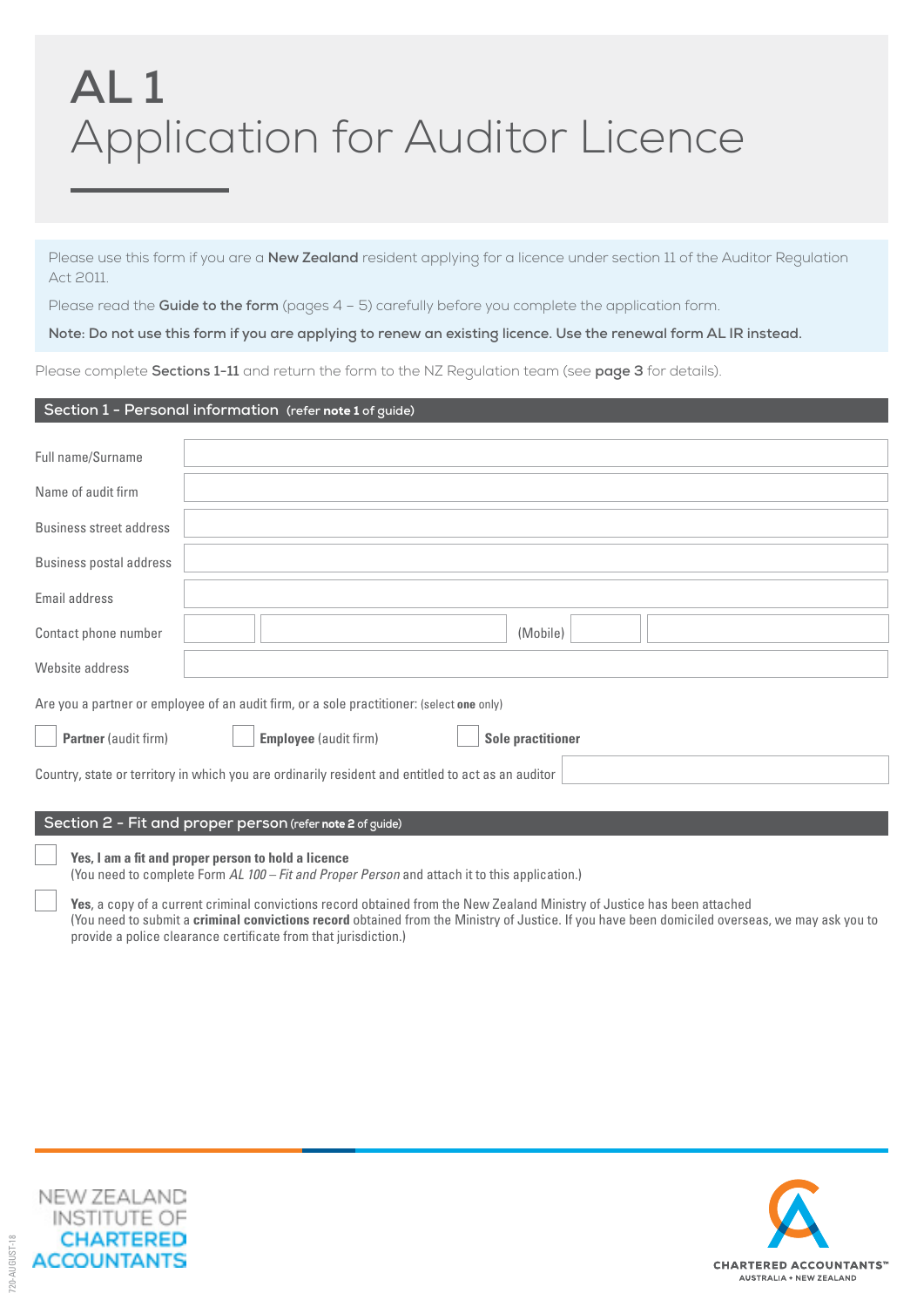|  |  |  |  | Section 3 - Academic qualification (refer note 3 of guide) |
|--|--|--|--|------------------------------------------------------------|
|--|--|--|--|------------------------------------------------------------|

| Yes, I have successfully completed an<br>approved course<br>Please set out the details of your approved course<br>and the tertiary institution you obtained it from<br>below:                                                                                            | Yes, NZICA has recognised my academic<br>qualification through a mutual recognition<br>agreement with an overseas accounting<br>body<br>Please set out relevant details below:<br>(NOTE: You will need to provide evidence of your<br>membership of the reciprocal body.)           | Yes, NZICA has recognised my<br>academic qualification after receiving an<br>application from you<br>-------> Please set out relevant details below: |
|--------------------------------------------------------------------------------------------------------------------------------------------------------------------------------------------------------------------------------------------------------------------------|-------------------------------------------------------------------------------------------------------------------------------------------------------------------------------------------------------------------------------------------------------------------------------------|------------------------------------------------------------------------------------------------------------------------------------------------------|
|                                                                                                                                                                                                                                                                          |                                                                                                                                                                                                                                                                                     |                                                                                                                                                      |
| Section 4 - Membership of CA ANZ and NZICA Certificate of Public Practice                                                                                                                                                                                                |                                                                                                                                                                                                                                                                                     |                                                                                                                                                      |
| Yes, I am a current member of CA ANZ - Membership number:                                                                                                                                                                                                                |                                                                                                                                                                                                                                                                                     |                                                                                                                                                      |
|                                                                                                                                                                                                                                                                          | (You need to be a member of the CA College and hold a practising certificate. We will confirm this to our records.)                                                                                                                                                                 |                                                                                                                                                      |
| Section 5 - Audit-specific professional qualification (refer note 4 of guide)                                                                                                                                                                                            |                                                                                                                                                                                                                                                                                     |                                                                                                                                                      |
| I confirm that I have successfully completed a professional course in auditing approved by FMA: (This is now a requirement under of Section 3(1)(e) of FMA PMS)                                                                                                          |                                                                                                                                                                                                                                                                                     |                                                                                                                                                      |
| Yes $\rightarrow$<br>from the FMA website: www.fma.govt.nz<br><b>No</b>                                                                                                                                                                                                  | You need to ensure you fulfil the requirements set out in the FMA audit-specific professional qualification notice of approval - available                                                                                                                                          |                                                                                                                                                      |
| Section 6 - Audit experience (refer note 5 of guide)                                                                                                                                                                                                                     |                                                                                                                                                                                                                                                                                     |                                                                                                                                                      |
| I confirm that I have completed at least five years of audit experience, including at least 3,000 hours in total of which at least 750 hours is work on FMC<br>reporting entities and/or similar engagements and including at least 375 hours on New Zealand FMC audits: |                                                                                                                                                                                                                                                                                     |                                                                                                                                                      |
| complete form AL 102 - Credit for Overseas Issuer Audits.<br><b>No</b>                                                                                                                                                                                                   | Yes - You need to complete Form AL 101 - Practical Audit Experience setting out your relevant audit experience on New Zealand FMC audits.<br>If you are relying on your overseas experience or an overseas licence to gain credit towards your 375 FMC audit hours you will need to |                                                                                                                                                      |
|                                                                                                                                                                                                                                                                          |                                                                                                                                                                                                                                                                                     |                                                                                                                                                      |
|                                                                                                                                                                                                                                                                          | Section 7 - Certificate of Competence and other competency requirements (refer note 6 of guide)                                                                                                                                                                                     |                                                                                                                                                      |
| Yes, I have attached my advanced Certificate of Competence - AL 103.                                                                                                                                                                                                     |                                                                                                                                                                                                                                                                                     |                                                                                                                                                      |
| The full name of my assessor is:                                                                                                                                                                                                                                         |                                                                                                                                                                                                                                                                                     |                                                                                                                                                      |
| Section 8 - Sole practitioners only                                                                                                                                                                                                                                      |                                                                                                                                                                                                                                                                                     |                                                                                                                                                      |
| Please confirm you have attached the following:                                                                                                                                                                                                                          |                                                                                                                                                                                                                                                                                     |                                                                                                                                                      |
|                                                                                                                                                                                                                                                                          | Yes, I have attached my most recent policy schedule confirming I have appropriate professional indemnity insurance cover.                                                                                                                                                           |                                                                                                                                                      |
|                                                                                                                                                                                                                                                                          | Yes, I have attached details of my quality control system evidencing my compliance with the requirement of PES1 (Revised) and PES3 (Amended).                                                                                                                                       |                                                                                                                                                      |
| FMC audits.                                                                                                                                                                                                                                                              | Yes, I have attached details showing how I ensure that my audits comply with the requirements of NZ auditing and assurance standards relating to                                                                                                                                    |                                                                                                                                                      |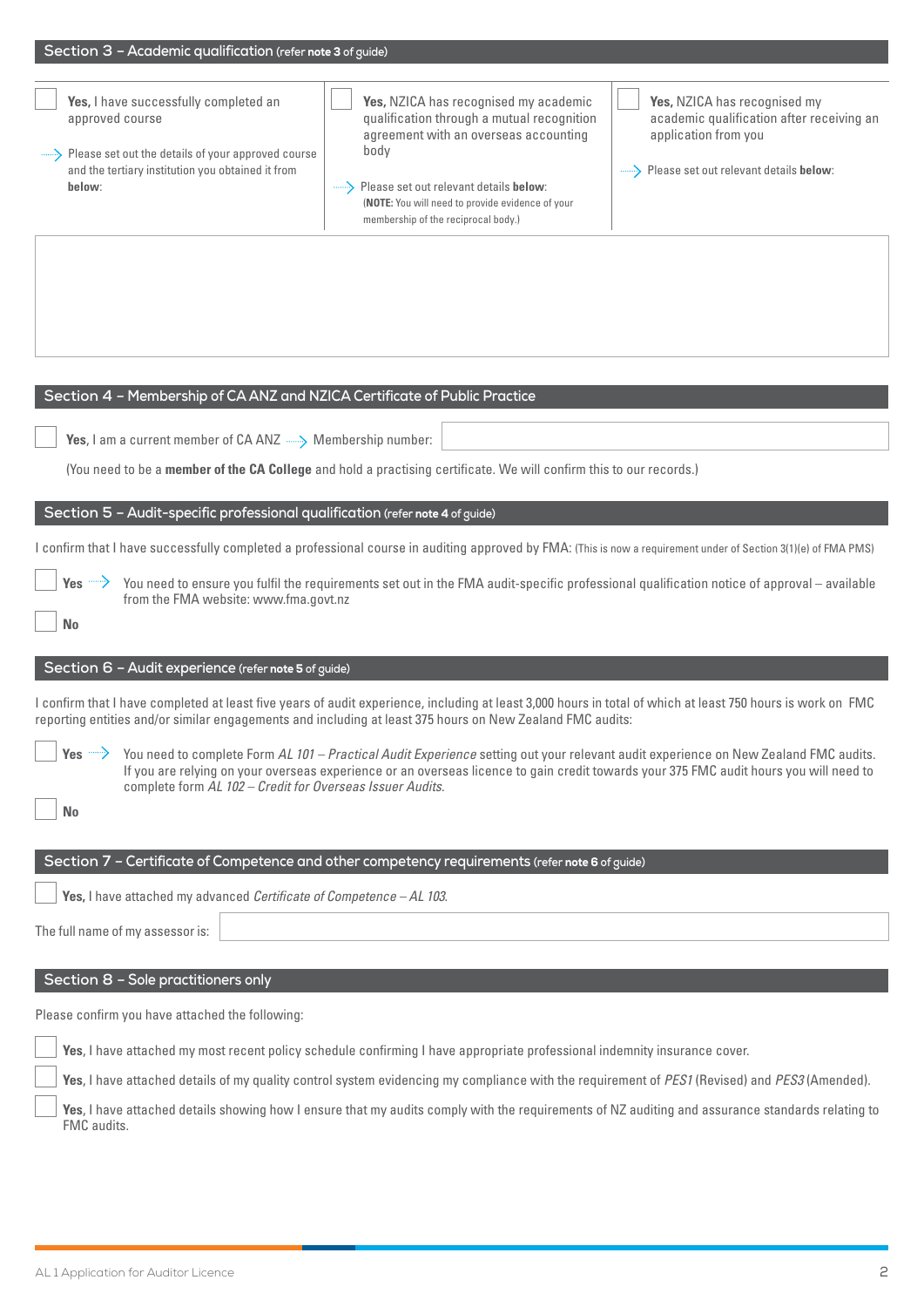#### **I declare that:**

- 1. The information provided in this application, and in any supporting documents, is true and correct.
- 2. I authorise the New Zealand Institute of Chartered Accountants (**NZICA**) and/or Chartered Accountants Australia and New Zealand (**CA ANZ**) to lawfully obtain at any time, from any person or entity, any information about me that it considers necessary or desirable to obtain in order to process this application, and I authorise such person or entity to release this information to NZICA and/or CA ANZ.
- 3. I understand that these checks may include, but are not limited to, criminal history and verification of my qualifications and professional membership(s). If CA ANZ or NZICA collect any 'sensitive information' (as defined in applicable privacy laws) about me, I understand such sensitive information will only ever be used to the extent that it is reasonably necessary for one or more of the functions or activities of CA ANZ and/or NZICA (as applicable) or as otherwise permitted under applicable laws.

I consent to NZICA's Privacy Collection Statement below.

#### **Privacy Collection Statement**

New Zealand Institute of Chartered Accountants (NZICA or we) is a body corporate established under the New Zealand Institute of Chartered Accountants Act 1996 (NZ). NZICA collects, holds, uses and discloses personal information (as defined in applicable legislation) about you in accordance with the privacy policy of Chartered Accountants Australia and New Zealand (CA ANZ) available at http://www. charteredaccountants.com.au/privacy (CA ANZ Privacy Policy).

Some of the personal information we collect comprises 'sensitive information' (as defined in applicable legislation) including information relating to membership of a trade or professional association or union, criminal records, health or other sensitive information to the extent that it is reasonably necessary for one or more of the functions or activities of NZICA.

NZICA collects your personal information to fulfil its statutory role in regulating the professional conduct of CA ANZ members resident in New Zealand. If you do not provide personal information, we may not be able to process your renewal of Auditor Licence.

NZICA and CA ANZ may disclose personal information to each other and each of our respective agents, contractors and service providers (such as where we outsource functions to third parties), to local and international professional bodies and other regulators and government and statutory bodies in New Zealand and Australia. We may also collect information about individuals from a third party (such as other professional bodies with which we have reciprocal arrangements). It is likely that personal information will be disclosed to overseas recipients as provided in the CA ANZ Privacy Policy.

The CA ANZ Privacy Policy also sets out how you can seek to access and correct your personal information or raise a privacy concern or complaint and how it will be dealt with as well as details about the disclosure of your personal information to entities overseas.

CA ANZ is formed in Australia. Our members are not liable for our debts and liabilities.

| I have read, understood and agree to and consent to the CA ANZ    |
|-------------------------------------------------------------------|
| <b>Privacy Policy and the Privacy Collection Statement above.</b> |

|           | $\overline{\phantom{a}}$<br>ull name |  |  |
|-----------|--------------------------------------|--|--|
| Signature | Date                                 |  |  |

#### **ADDITIONAL PROVISIONS FOR EU DATA SUBJECTS**

The following additional provisions apply to you if the (EU) 2016/679 General Data Protection Regulation (**GDPR**) applies to you. GDPR will apply to you if you are or become a resident of the member states of the EU, Norway, Iceland and Liechtenstein (**EU data subjects**).

**Lawful grounds:** Under the GDPR, we are permitted to process your information for the purposes described above, by relying on one or more of the following lawful grounds: (a) you have explicitly agreed that we may process your information for a specific reason; (b) the processing is necessary to perform the agreement we have with you or to take steps to enter into an agreement with you; (c) the processing is necessary for us to comply with our legal obligation; or (d) the processing is necessary for our legitimate interests, which include: (i) to protect our business interests; (ii) to ensure that complaints, including complaints about member conduct, are appropriately investigated; (iii) to evaluate, develop or improve our products and services; or (iv) to keep our members informed of relevant products and services, unless you indicate that you do not wish us to do so. We generally rely on your specific consent to process special categories of personal data (i.e., 'sensitive information'). However, in some cases (for example, relating to an alleged offence), we may need to use some of that information to comply with our legal obligations.

**Withdrawing your consent:** Where you have consented to our processing of your information (including special categories of personal data), you may withdraw your consent at any time. To do so, contact us using the details set out in our Privacy Policy. In some cases we may lawfully continue to process your information even after you withdraw your consent, by relying on the legal bases described above. Other important information such as transferring your personal data outside the European Economic Area information, your specific GDPR rights over your personal data and how and when we retain and destroy your personal data is explained in our Privacy Policy.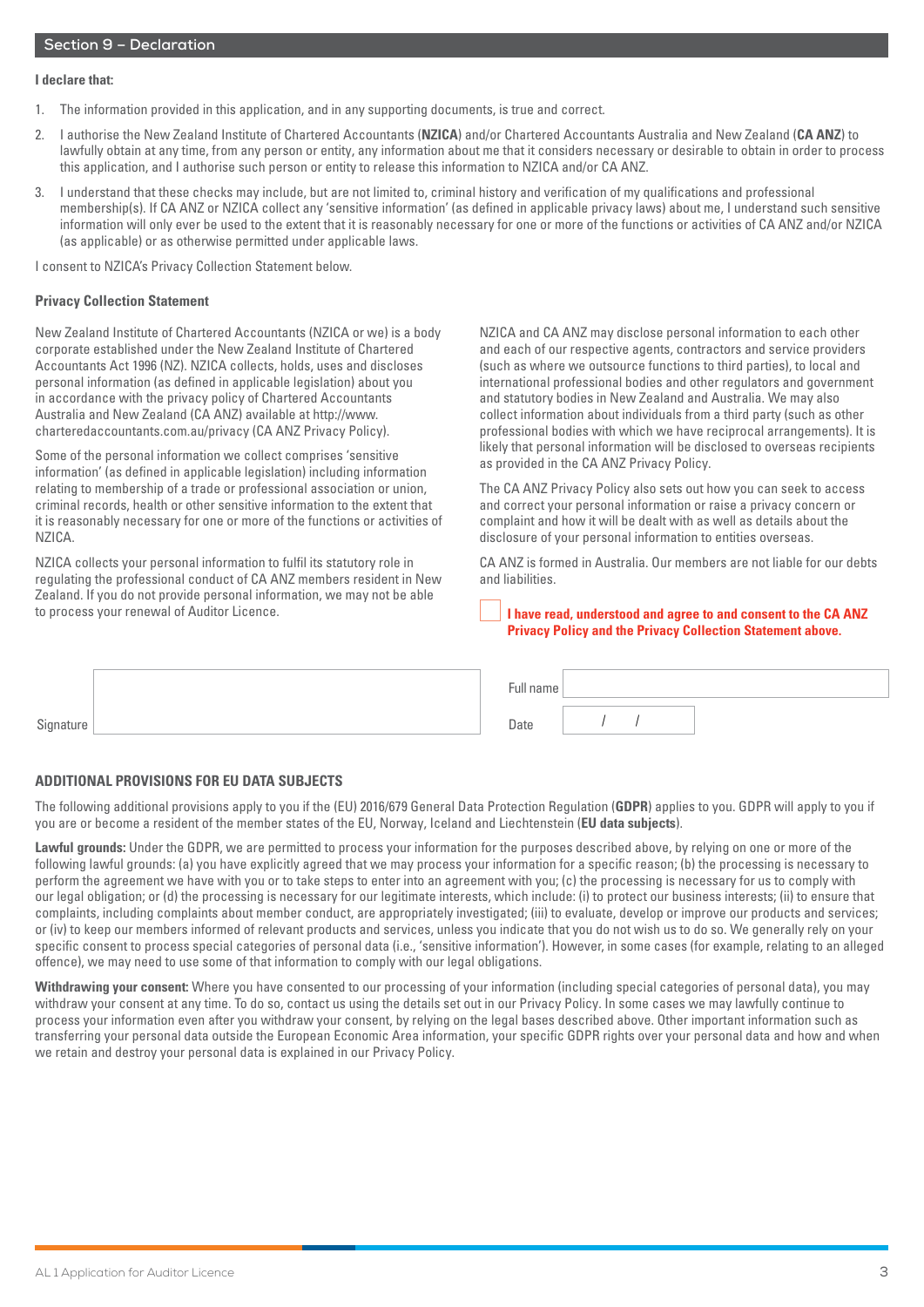# **FEES PAYABLE**

#### **Two s**eparate fees **must be paid with this application:**

| (Please refer to the fee breakdown below for further details) |  |
|---------------------------------------------------------------|--|
|---------------------------------------------------------------|--|

| 1. NZICA's processing fee (non-refundable) |  | 1,035 |
|--------------------------------------------|--|-------|
|                                            |  |       |

2. Registrar of Companies registration fee  $\sim$  \$ 350

Total amount payable  $\sim$  \$ | 1,385

Any variation to the total amount due, please explain below:

# **PAYMENT METHOD**

# PAY BY **DIRECT CREDIT**

Electronic Payments can be made to our

Westpac account: **03-0566-0222278-003** 

SWIFT code: **WPACNZ2W** (for overseas transfers)

Please include your name and code '**AUDITLIC**' in your reference.

#### PAY BY **CHEQUE**

Cheques should be made payable to:

#### **New Zealand Institute of Chartered Accountants**

| <b>PAY BY CREDIT CARD</b> |                                     |
|---------------------------|-------------------------------------|
| Amex                      | <b>Diners</b><br>Mastercard<br>Visa |
| Card no.                  |                                     |
| Expiry date               |                                     |
| Cardholder<br>name        |                                     |
|                           |                                     |
| Cardholder<br>signature   |                                     |

# 1. **NZICA's processing fee – \$1,035**

**FEES:** (All fees quoted in NZ\$ and includes GST)

- This fee is for considering your application. This fee is **nonrefundable**.
- 2. **Registrar of Companies registration fee \$350** This fee is set by the Auditor Regulations 2012, collected by NZICA, and passed on to the Registrar. This fee is **refundable** if we don't issue you with a licence.

# **Section 11 – Checklist**

|  |  |  |  | <b>1.</b> Completed all sections, and signed the declaration |  | Yes |
|--|--|--|--|--------------------------------------------------------------|--|-----|
|--|--|--|--|--------------------------------------------------------------|--|-----|

**2.** Completed payment details/attached cheque (if applicable) **Yes**

# **Attached the following:** (if applicable)

- **3.** Form AL 100 Fit and Proper Person **Yes**
- **4.** Current Ministry of Justice criminal convictions record download from www.justice.govt.nz **Yes**
- **5.** Your New Zealand academic qualification, or details of your membership of a reciprocal body or details of NZICA's specific recognition of your overseas academic qualification (at least one must be provided) **Yes**

| <b>6.</b> Form AL 101 – Practical Audit Experience                                                           | Yes |
|--------------------------------------------------------------------------------------------------------------|-----|
| <b>7.</b> Form AL 102 – Credit for Overseas Issuer Audits (if applicable)                                    | Yes |
| 8. Form AL 103 - Advanced Certificate of competence<br><i>letter</i> issued by your assessor (if applicable) | Yes |
|                                                                                                              |     |
| <b>Sole Practitioners ONLY</b>                                                                               |     |
| 9. Professional indemnity insurance information                                                              | Yes |

# **Section 12 – Submitting your application**

### **HOW TO APPLY FOR A LICENCE**

You must complete the NZICA application form and forward all the relevant information, including fees, to NZICA for consideration to:

*email* regulation.nzica@charteredaccountantsanz.com

#### **OR**

*post*

**NZ Regulation Chartered Accountants ANZ PO Box 11342 Wellington 6142**

#### **ANY QUESTIONS**

If you have any questions you can contact the NZ Regulation team at:

*email* **regulation.nzica@charteredaccountantsanz.com**

*phone* Customer Support on **0800 469 422**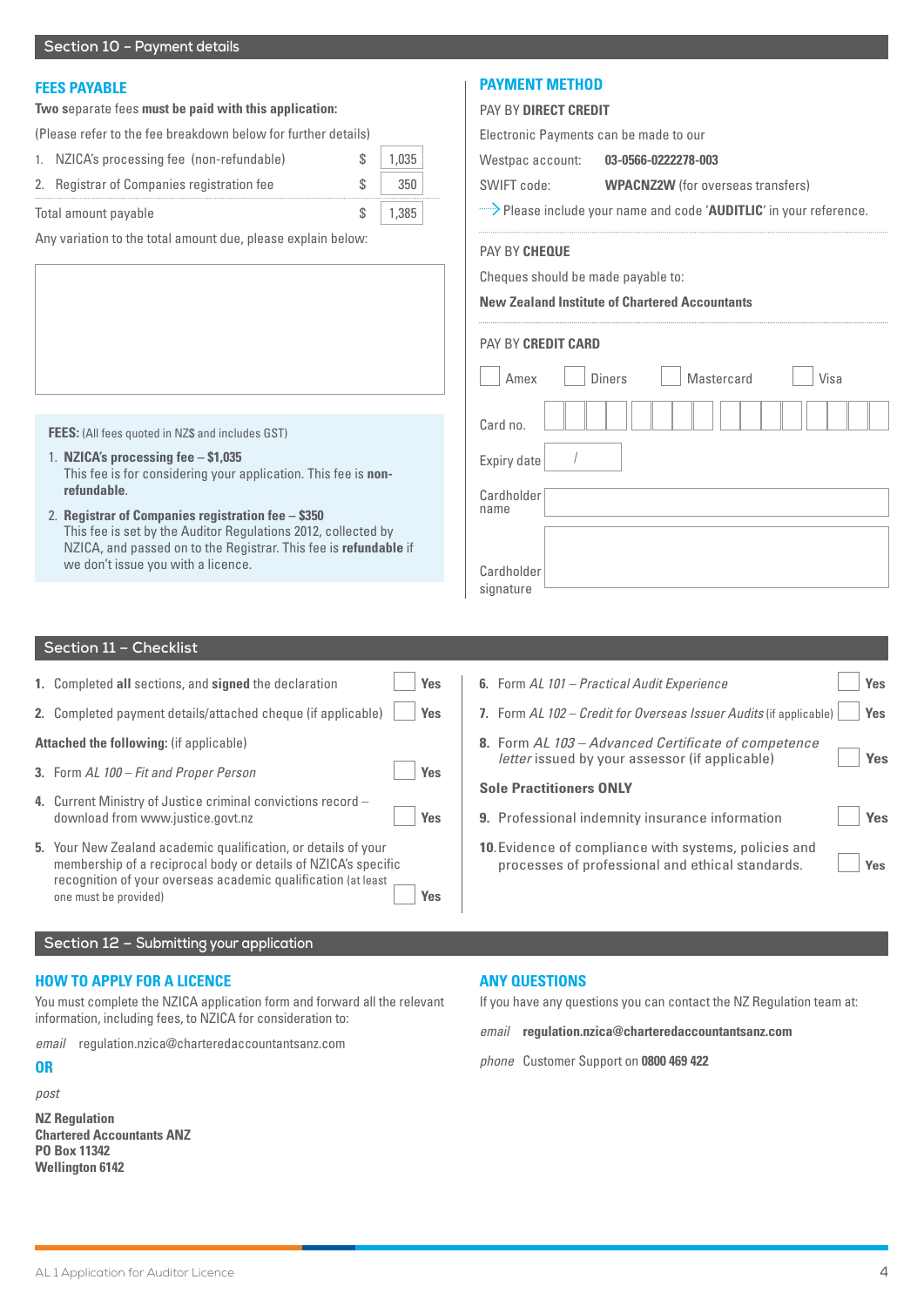# Application for Auditor Licence **Guide to the form**

# **DO I NEED TO OBTAIN A LICENCE?**

You will need a licence if you are either the engagement partner or the engagement quality control reviewer of an FMC audit.

### **DEFINITIONS**

**AUDIT WORK** includes most work related to a specific engagement which commonly forms part of an audit engagement. This would include work related to accepting an engagement, audit testing, preparation of an opinion, researching/ advising on technical issues arising in connection with an audit and engagement quality reviews. Time spent working within a firm's technical or quality division may be counted towards the hours requirements provided that it can be demonstrated that the hours concerned relate to FMC audits (or similar).

It would not include training or administrative activities related to managing the firm's audit business.

#### **FMC AUDITS** (formerly issuer audit)

- a) Means the audit of
	- i) The financial statements or group financial statements of an FMC reporting entity that are prepared under the Financial Markets Conduct Act 2013; or
	- ii) The financial statements of a scheme or a fund prepared under section 461A of the Financial Markets Conduct Act 2013; or
	- iii) The financial statements referred to in section 461B of the Financial Markets Conduct Act 2013; and
- b) Includes any audit or review required to be carried out under the regulations made, or exemptions granted, under the Financial Markets Conduct Act 2013 or the Securities Act 1978 by a qualified auditor (within the meaning of either of those Acts); and
- c) Includes any audit of the financial statements or group financial statements prepared under the Financial Reporting Act 1993 in accordance with section 55 of the Financial Reporting Act 2013; and
- d) Includes any issuer audit (as defined in this Act before the commencement of this paragraph); but
- e) Does not include any audit carried out under the Public Audit Act 2001 (whether the Auditor-General or any other person is acting as the auditor).

It only includes New Zealand issuers and does not include overseas issuers who may issue securities.

It is important to note that Section 55 of the Financial Reporting Act 2013 include transitional provisions (for a period of 5 years from December 2013) that capture issuers defined under the Financial Reporting Act 1993 (refer to section 6 of the Auditor Regulation Act 2011).

#### **FMC REPORTING ENTITY (formerly issuer)**

- 1) Has the same meaning as in section 6(1) of the Financial Markets Conduct Act 2013 which is:
	- a) Every person who is an issuer of a regulated product (but see section 452);
	- b) Every person who holds a licence under Part 6 (other than an independent trustee of a restricted scheme);
	- c) Every licensed supervisor;
- d) Every listed issuer (but see section 351(1)(ab));
- e) Every operator of a licensed market (other than a market licensed under section 317 (overseas-regulated markets));
- f) Every recipient of money from a conduit issuer (see section 453);
- g) Every registered bank;
- h) Every licensed insurer;
- i) Every credit union;
- j) Every building society;
- k) Every person that is an FMC reporting entity under clause 27A of Schedule 1.
- 2) Includes a person to which section 55 of the Financial Reporting Act 2013 applies; and
- 3) Includes any issuer (as defined in the Financial Reporting (Amendments to other Enactments) Act 2013 before the commencement of this paragraph)

**SIMILAR AUDIT ENGAGEMENT** means an audit or review of the financial statements of an entity:

- Which is of a comparable level of complexity to an FMC audit; and
- Which is of a type of audit engagement that could satisfy the definition of FMC audits in the Act if the entity was an FMC reporting entity; and
- Where the entity:
	- − Prepares full New Zealand IFRS accounts; or
	- − Is a large company which prepares accounts under the reduced disclosure regime; or
	- − Is an overseas company which prepares accounts under full IFRS or an acceptable local equivalent (without any concessions in respect of measurement or disclosure); or
	- − Is an overseas company which prepares accounts under a reduced disclosure regime approved by FMA and meets any threshold requirements FMA sets for companies relying on that reduced disclosure regime, or
- Where the entity is an overseas issuer.

**OVERSEAS ISSUER** means a company which is incorporated in an approved overseas jurisdiction; has issued securities to the public in its place of incorporation pursuant to a regulated offer of securities; is subject to financial reporting requirements in its place of incorporation which are comparable to those required of an FMC reporting entity under the Financial Reporting Act 2013; and is not an FMC reporting entity for the purposes of the Financial Reporting Act 2013.

#### **LICENSING PROCESS**

If NZICA considers your application meets the licensing requirements, then NZICA will authorise the Registrar of Companies to record your licence on the register of licensed auditors and registered audit firms.

#### **NOTE 1 – PERSONAL INFORMATION**

Please provide all current information requested. If your application is approved we will provide this information to the Companies Office for inclusion on the public register.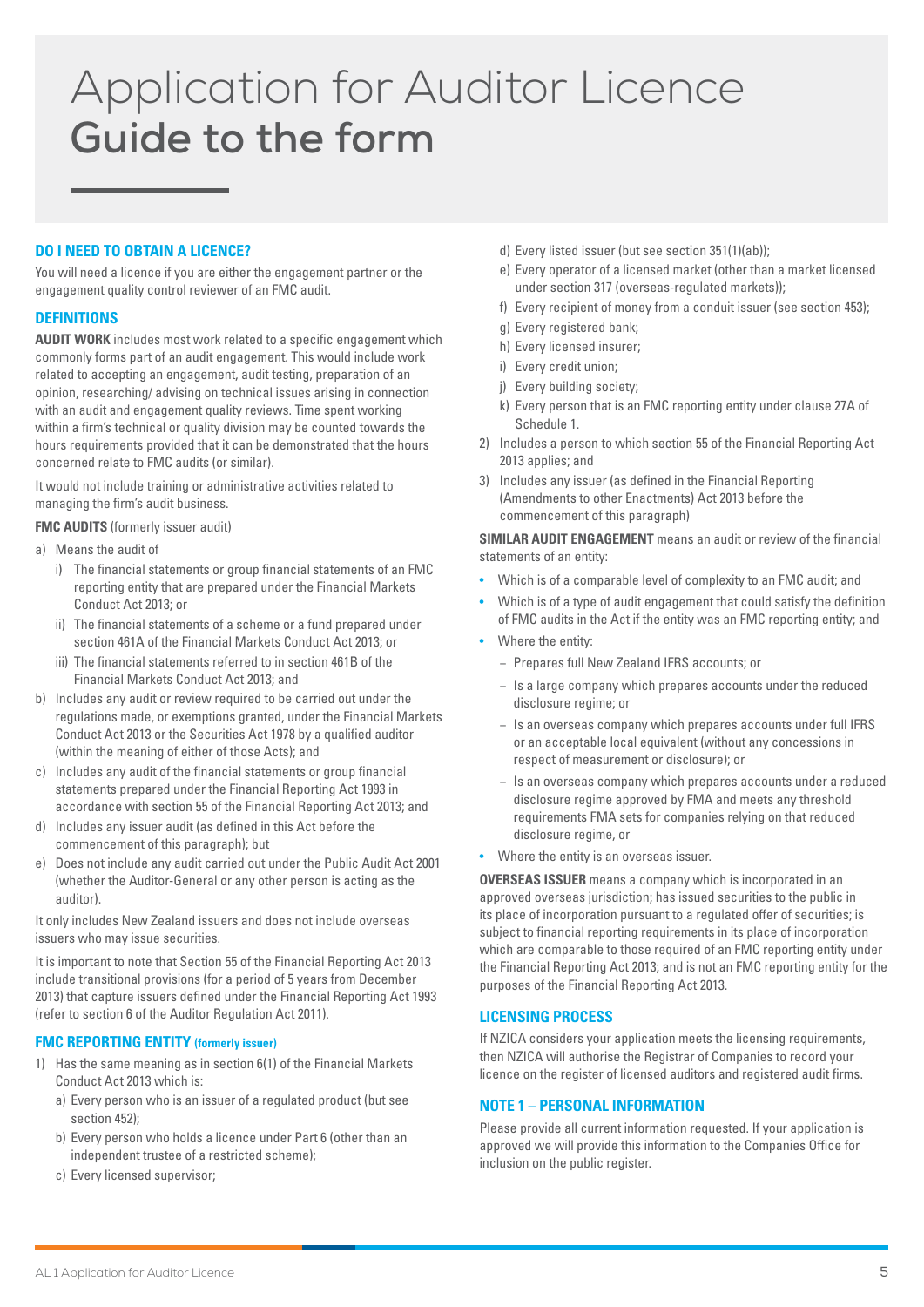# **NOTE 2 – FIT AND PROPER PERSON**

NZICA can only issue you with a licence if you are a fit and proper person to hold a licence.

Please complete Form AL 100 – Fit and Proper Person and attach it to your application. The form can be found at **www.charteredaccountantsanz. com.**

Please consider if any of the matters set out in Appendix 1 of form AL 100 apply to you. If any such matter applies then you must provide full details to NZICA of the event, your conduct in relation to the event, any findings made in relation to the event, and any penalty or sanction imposed. NZICA will then consider the circumstances of the matter and your overall history and determine if you are fit and proper.

NZICA considers the first five matters set out in Appendix 1 (dishonesty, offences against financial markets legislation and banned from acting as a director) to be the most serious. For other matters, the severity may depend on how recently the event occurred, the type of conduct or behaviour exhibited, and any mitigating circumstances surrounding the event.

Please consider whether any other matter exists that could impact on whether or not you are fit and proper and if such matter does exist, disclose it to NZICA.

Please submit a current criminal conviction record obtained from the Ministry of Justice with your application. The appropriate Ministry of Justice form (Priv/F1) can be found on the Ministry of Justice's website. The criminal conviction certificate must not be older than 6 months at the date of the application.

If you have been domiciled overseas for a period we may require you to provide a police certificate from the overseas jurisdiction. We will advise you if this is required.

# **NOTE 3 – ACADEMIC QUALIFICATION**

You must either have:

- Successfully completed an approved course. An approved course is an approved academic qualification relevant to accounting and auditing from a tertiary institution that has been accredited by NZICA; or
- Attained knowledge and expertise equivalent to that expected of a person who has completed an approved course, as assessed to the satisfaction of NZICA.

There are three ways you can meet the academic requirements:

- You have successfully completed an approved course at an NZICA accredited tertiary institution; or
- NZICA has recognised your academic qualification through a mutual recognition agreement with an overseas accounting body; or
- NZICA has recognised your overseas qualification after receiving an application from you.

You will have successfully completed an approved course at an NZICA accredited tertiary institution when you have completed an approved academic qualification relevant to accounting and auditing from a tertiary institute that has been accredited by NZICA. If you hold a CPP then we will accept that you meet this requirement but you should still disclose the qualification in the form.

NZICA has mutual recognition agreements with overseas accountancy bodies:

- Institute of Chartered Accountants in Australia (ICAA)
- Chartered Accountants Ireland (CAI)
- Institute of Chartered Accountants in England and Wales (ICAEW)
- Institute of Chartered Accountants of Scotland (ICAS)
- South African Institute of Chartered Accountants (SAICA)
- Canadian Institute of Chartered Accountants (CICA)
- Hong Kong Institute of Certified Public Accountants (HKICPA)
- US International Qualifications Appraisal Board (IQAB) representing

the National Association of State Boards of Accountancy (NASBA) and the American Institute of Certified Public Accountants (AICPA)

- The Chartered Institute of Public Finance and Accountancy (CIPFA)
- Institute of Chartered Accountants of India (ICAI).

Where you were previously a member of one of these overseas accountancy bodies and NZICA has mutually recognised that membership in granting you NZICA full Chartered Accountant membership, then we consider you have attained knowledge and expertise equivalent to that expected of a person who has completed an approved course. You will need to provide details in the form.

If you are relying on recognition of your overseas study as meeting the academic requirements for full Chartered Accountant membership you will need to attach confirmation of NZICA's recognition to your application.

# **NOTE 4 – AUDIT-SPECIFIC PROFESSIONAL QUALIFICATION**

You will need to have successfully completed a professional course in auditing approved by FMA. In accordance with the FMA auditspecific professional qualification notice approval, FMA has approved professional auditing courses conducted by the New Zealand Institute of Chartered Accountants (NZICA), the Institute of Chartered Accountants Australia (ICAA), CPA Australia and the Institute of Public Accountants Australia (IPAA). You may wish to refer to **www.fma.govt.nz** for further information.

**NOTE 5 – AUDIT EXPERIENCE**

You need to have at least five years of audit experience.

NZICA's expectation is that this five years audit experience will be postqualification, generally be working full time, or close to full time hours, with most of your time focussed on audit work. If you have only worked part time or your work has been divided between audit and work in other accountancy disciplines NZICA may require you to complete an additional period of audit experience so that you develop the required experience necessary before we issue you a licence.

You need to have completed at least 3,000 hours of audit work within the five years immediately prior to making this application or such longer period as we approve.

The audit work does not have to be at a partner level but could, for example, be at a director, manager or intermediate level.

You need to also have completed 750 hours of work on FMC audits and/ or similar audit engagements within the five years immediately prior to making this application or such longer period NZICA approves.

In some circumstances you may be unable to complete the 3,000/750 hours of experience within the five year period. In this case NZICA may allow you to complete your experience over more than the five year period. You will need to talk to us before completing your application if you cannot complete your experience within the five year period.

At least 375 hours of your audit experience must be on New Zealand FMC audits.

If you have been previously licensed or registered as an auditor in an approved overseas jurisdiction (Australia, the United Kingdom or the United States of America), then you may credit up to 125 hours of time recorded on overseas issuer audits toward the 375 hours.

If you have held an overseas licence (issued under section 12 of the Act) within the six month period immediately prior to making your application you can credit any amount of time accrued on audits of overseas issuers towards the 375 hours.

#### **SUPERVISION**

The experience supervision criteria (PMS3(2)) is targeted at applicants who may not have developed the necessary experience to competently undertake FMC audits without the supervision of an experienced licensed auditor.